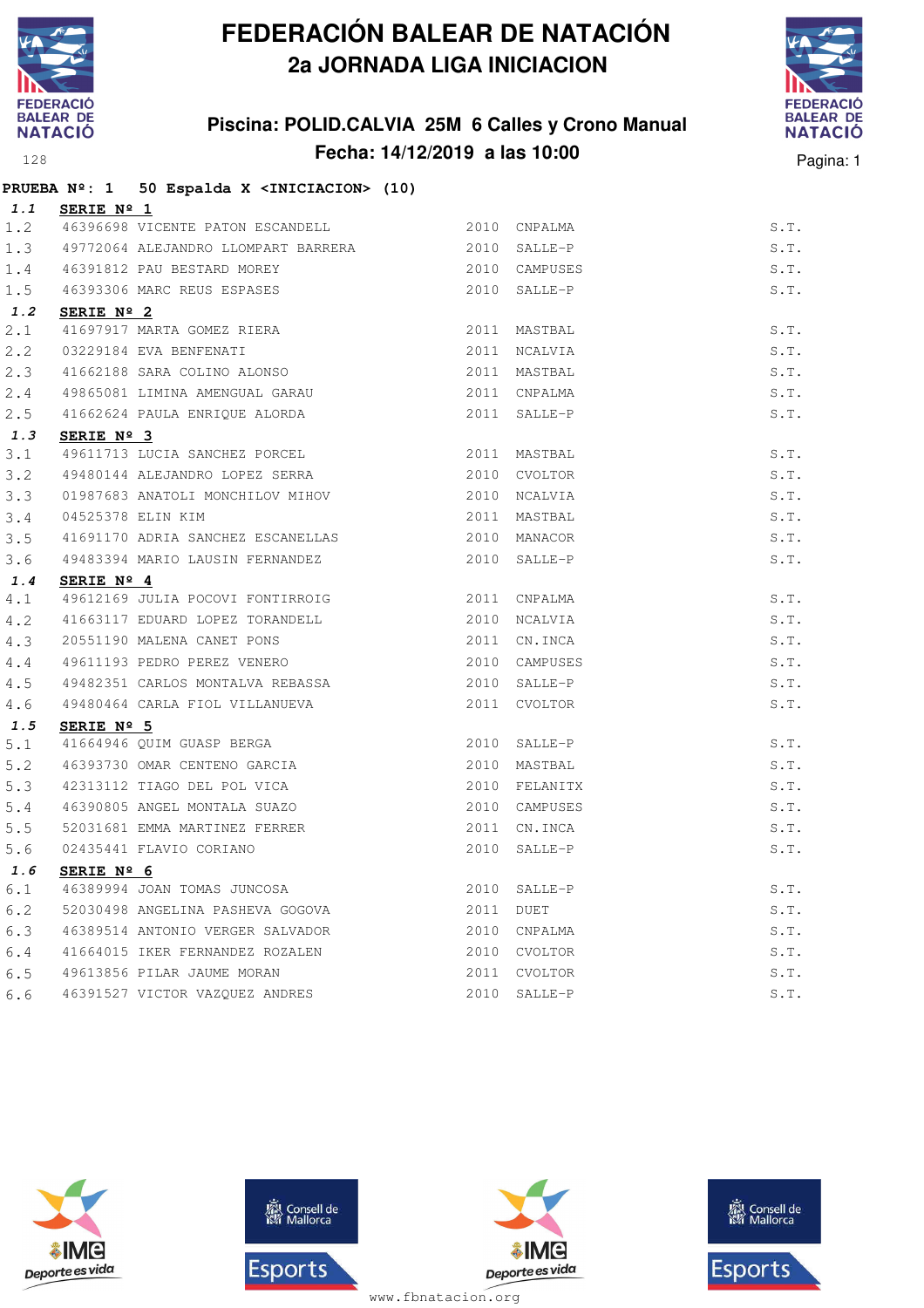

## **Piscina: POLID.CALVIA 25M 6 Calles y Crono Manual Fecha: 14/12/2019 a las 10:00** Pagina: 2



|              |                      | PRUEBA Nº: 1 50 Espalda X <iniciacion> (10)</iniciacion>                                                                                                                                                                                      |                               |                                |
|--------------|----------------------|-----------------------------------------------------------------------------------------------------------------------------------------------------------------------------------------------------------------------------------------------|-------------------------------|--------------------------------|
| 1.7          | SERIE Nº 7           |                                                                                                                                                                                                                                               |                               |                                |
|              |                      |                                                                                                                                                                                                                                               |                               | S.T.                           |
|              |                      |                                                                                                                                                                                                                                               |                               | S.T.                           |
| 7.3          |                      |                                                                                                                                                                                                                                               |                               | S.T.                           |
| 7.4          |                      |                                                                                                                                                                                                                                               |                               | S.T.                           |
| 7.5          |                      |                                                                                                                                                                                                                                               |                               | S.T.                           |
| 7.6          |                      | 49605555 JAIME JAUME RANI<br>32737364 IAN SUAREZ QUIZA<br><b>AUDEL ANGLICA SUAREZ QUIZA</b><br>AUDEL ANGLICA SALLE-P                                                                                                                          |                               | S.T.                           |
| 1.8          | SERIE Nº 8           |                                                                                                                                                                                                                                               |                               |                                |
| 8.1          |                      | 2011 CVOLTOR<br>46396883 DANIELA BLAS HERNANDEZ<br>41662210 ARIADNA ROSSELLO BRUGAROLAS 2011 CNPALMA                                                                                                                                          |                               | 25<br>00:54.39                 |
| 8.2          |                      |                                                                                                                                                                                                                                               |                               | 00:50.81<br>25                 |
|              |                      | 8.3 49866865 ANDREA SANCHEZ HERNANDEZ 2011 SALLE-P                                                                                                                                                                                            |                               | 25<br>00:47.03                 |
|              |                      |                                                                                                                                                                                                                                               |                               | $00:48.17$<br>$00:52.04$<br>25 |
|              |                      |                                                                                                                                                                                                                                               |                               | 25                             |
| 8.6          |                      | 41664947 JOAN GUASP BERGA 2010 SALLE-P                                                                                                                                                                                                        |                               | S.T.                           |
|              |                      | PRUEBA Nº: 2 25 Espalda X <iniciacion> (72)</iniciacion>                                                                                                                                                                                      |                               |                                |
| 2.1          | SERIE Nº 9           |                                                                                                                                                                                                                                               |                               |                                |
| 9.1          |                      | 49772997 ELENA COSTA PAREJA<br>49772997 ELENA COSTA PAREJA (2012 SALLE-P                                                                                                                                                                      |                               | S.T.                           |
| 9.2          |                      | 46193431 OLIVER SANTOS VILLALONGA 6193431 CNPALMA                                                                                                                                                                                             |                               | S.T.                           |
|              |                      | 9.3 41715374 ALEJANDRO MARTINEZ ALEMANY 62011 CAMPUSES                                                                                                                                                                                        |                               | S.T.                           |
|              |                      | 9.3 = 1/133/1 ALLOWING ARRIVAL ARRIVAL CONTROL 2011 SALLE-P<br>9.5 = 49919005 NOA SILLERO FERNANDEZ 2012 CVOLTOR                                                                                                                              |                               | S.T.                           |
|              |                      |                                                                                                                                                                                                                                               |                               | S.T.                           |
|              |                      |                                                                                                                                                                                                                                               |                               | S.T.                           |
| 2.2          | SERIE Nº 10          | 41664344 CARLA CHAMIZO JIMENEZ 2012 CNPALMA                                                                                                                                                                                                   |                               |                                |
| 10.1         |                      |                                                                                                                                                                                                                                               |                               | S.T.                           |
|              |                      | $\begin{array}{cccc} \texttt{10.2} & \texttt{49777178} & \texttt{SIMON VENTAYOL CARRASCO} & \texttt{2011} & \texttt{SALLE-P} \\ \texttt{10.3} & \texttt{41664685} & \texttt{INES BAUZA VICES} & \texttt{2012} & \texttt{CNPALMA} \end{array}$ |                               | S.T.                           |
|              |                      |                                                                                                                                                                                                                                               |                               | S.T.                           |
|              |                      | 10.4 49772322 GERARD TORRES GINER 2011 SALLE-P                                                                                                                                                                                                |                               | S.T.                           |
| 10.5         |                      | 49779415 ERIC VINCENT ALEGRET PASTOR 2011 SALLE-P                                                                                                                                                                                             |                               | S.T.                           |
| 10.6         |                      | 49609811 CARLA ROSSELLO MORENO 2012 CAMPUSES                                                                                                                                                                                                  |                               | S.T.                           |
| 2.3          | SERIE Nº 11          | 11.1 49866867 POL SANCHEZ HERNANDEZ 2011 SALLE-P                                                                                                                                                                                              |                               | S.T.                           |
|              |                      | 11.2 41697969 ANGELS AYMARA ITURRALDE VIDARTE 2012 CNPALMA                                                                                                                                                                                    |                               | S.T.                           |
|              |                      | $\vert$ 11.3 49928386 DANIEL SANTHA FERENCZI 2011 SALLE-P S.T.                                                                                                                                                                                |                               |                                |
|              |                      | 05992775 MARC PRATS AMOROS                                                                                                                                                                                                                    |                               |                                |
| 11.4         |                      | 49771248 XAVIER COLOM CARRERES                                                                                                                                                                                                                | 2011 CAMPUSES<br>2011 CVOLTOR | S.T.                           |
| 11.5<br>11.6 |                      | 02783666 CLARA CAZJA                                                                                                                                                                                                                          | 2012 FELANITX                 | S.T.                           |
| 2.4          |                      |                                                                                                                                                                                                                                               |                               | S.T.                           |
| 12.1         | SERIE $N^{\circ}$ 12 | 41662426 IAGO JIBAJA COSTA                                                                                                                                                                                                                    | 2011 CAMPUSES                 | S.T.                           |
| 12.2         |                      | 49919436 SARA ACEITON MARTINEZ                                                                                                                                                                                                                | 2012 CVOLTOR                  | S.T.                           |
| 12.3         |                      | 49777177 MATEO VENTAYOL CARRASCO                                                                                                                                                                                                              | 2011 SALLE-P                  | S.T.                           |
| 12.4         |                      | 02677761 EMILY EMILOVA DINEVA                                                                                                                                                                                                                 | 2012 CVOLTOR                  | S.T.                           |
| 12.5         |                      | 41691643 DAVID VILLALONGA LLOMPART                                                                                                                                                                                                            | 2011 CN.INCA                  | S.T.                           |
| 12.6         |                      | 49867567 NICOLAS SERRA SANCHEZ                                                                                                                                                                                                                | 2011 SALLE-P                  | S.T.                           |
|              |                      |                                                                                                                                                                                                                                               |                               |                                |







**感** Consell de Esports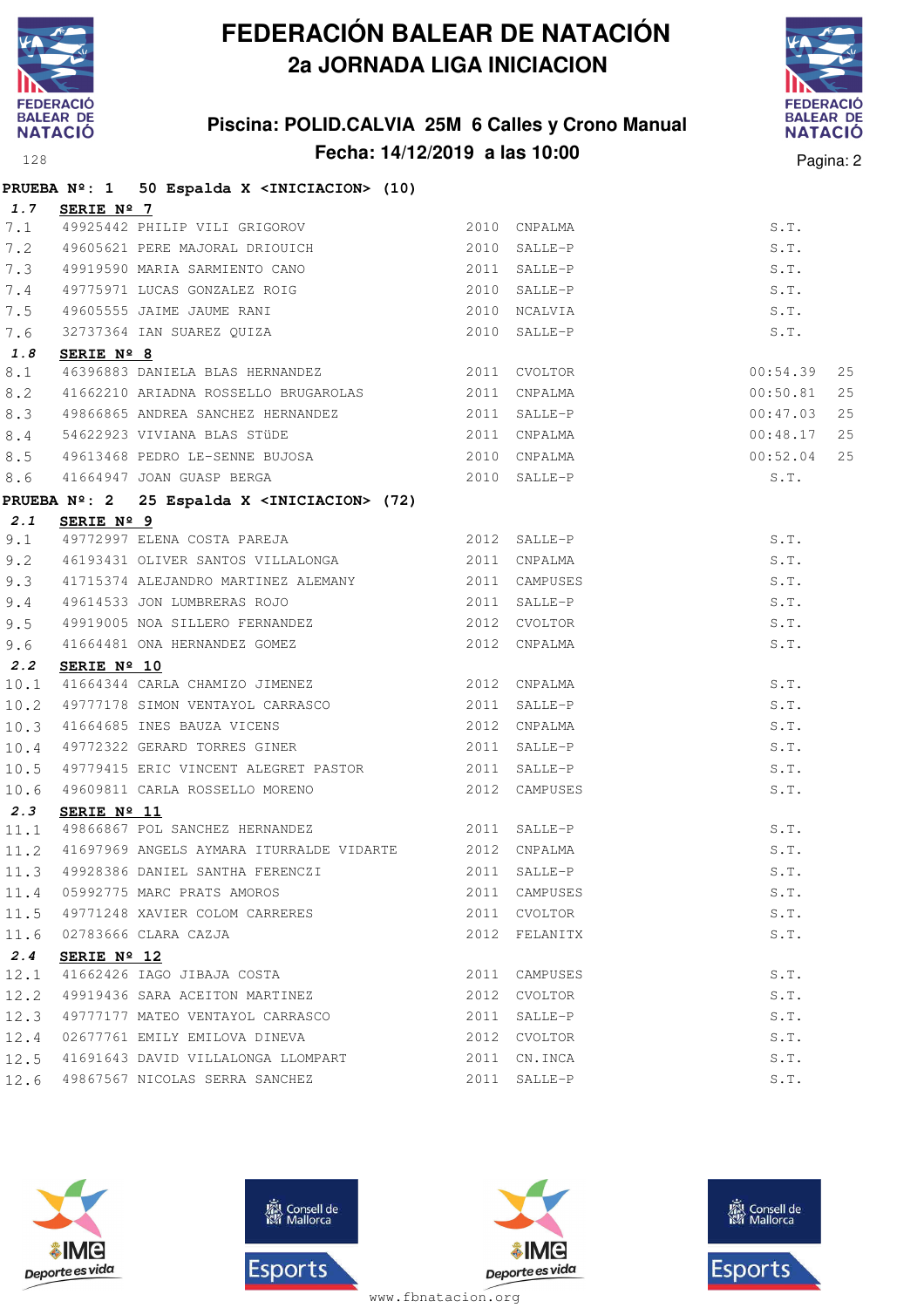

## **Piscina: POLID.CALVIA 25M 6 Calles y Crono Manual Fecha: 14/12/2019 a las 10:00** Pagina: 3



|      |                      | PRUEBA Nº: 2 25 Espalda X <iniciacion> (72)</iniciacion>                                                                         |               |               |      |
|------|----------------------|----------------------------------------------------------------------------------------------------------------------------------|---------------|---------------|------|
|      | 2.5 SERIE Nº 13      |                                                                                                                                  |               |               |      |
|      |                      | 13.1 02539732 NIKALAS SVETLINOV TITOV 2011 SALLE-P                                                                               |               |               | S.T. |
|      |                      | 13.2 52032947 ANGELA PERICAS FONT 2012 CAMPUSES<br>13.3 49925735 JAIME CAZORLA MIR 2011 SALLE-P                                  |               | 2012 CAMPUSES | S.T. |
|      |                      |                                                                                                                                  |               |               | S.T. |
|      |                      |                                                                                                                                  |               |               | S.T. |
|      |                      | 13.4 55234238 AGUSTIN GONZALEZ PEÑA (2011 SALLE-P)<br>13.5 49611941 PAU BAÑOS VERA (2011 CAMPUSES                                |               | 2011 CAMPUSES | S.T. |
|      |                      | 13.6 41707754 MARIA ANTONIA BURGUERA VALENS 2012 FELANITX                                                                        |               |               | S.T. |
|      |                      | PRUEBA Nº: 3 50 Mar-Esp X <iniciacion> (1)</iniciacion>                                                                          |               |               |      |
| 3.1  | SERIE $N^{\circ}$ 14 |                                                                                                                                  |               |               |      |
|      |                      | 14.1 41691170 ADRIA SANCHEZ ESCANELLAS 2010 MANACOR                                                                              |               |               | S.T. |
|      |                      |                                                                                                                                  |               | 2011 CVOLTOR  | S.T. |
|      |                      |                                                                                                                                  |               | 2011 MASTBAL  | S.T. |
|      |                      |                                                                                                                                  |               | 2010 SALLE-P  | S.T. |
|      |                      | 14.2 49613856 PILAR JAUME MORAN<br>14.3 04525378 ELIN KIM<br>14.4 41664946 QUIM GUASP BERGA<br>14.5 46393730 OMAR CENTENO GARCIA |               | 2010 MASTBAL  | S.T. |
| 3.2  | SERIE Nº 15          |                                                                                                                                  |               |               |      |
|      |                      | 3.2 SERIE Nº 15<br>15.1 46390805 ANGEL MONTALA SUAZO<br>15.2 46391812 PAU BESTARD MOREY                                          |               | 2010 CAMPUSES | S.T. |
|      |                      |                                                                                                                                  | 2010 CAMPUSES |               | S.T. |
| 15.3 |                      | 41663117 EDUARD LOPEZ TORANDELL 2010 NCALVIA                                                                                     |               |               | S.T. |
| 15.4 |                      |                                                                                                                                  |               | 2010 CAMPUSES | S.T. |
| 15.5 |                      |                                                                                                                                  |               | 2010 SALLE-P  | S.T. |
| 15.6 |                      | 49611193 PEDRO PEREZ VENERO<br>41664947 JOAN GUASP BERGA<br>49611713 LUCIA SANCHEZ PORCEL                                        |               | 2011 MASTBAL  | S.T. |
|      |                      |                                                                                                                                  |               |               |      |
|      |                      | 3.3 SERIE Nº 16<br>16.1 46393306 MARC REUS ESPASES<br>16.2 41662188 SARA COLINO ALONSO<br>16.3 49775971 LUCAS GONZALEZ ROIG      |               | 2010 SALLE-P  | S.T. |
|      |                      |                                                                                                                                  |               | 2011 MASTBAL  | S.T. |
|      |                      |                                                                                                                                  |               | 2010 SALLE-P  | S.T. |
| 16.4 |                      | 49772064 ALEJANDRO LLOMPART BARRERA 2010 SALLE-P                                                                                 |               |               | S.T. |
| 16.5 |                      | 41697917 MARTA GOMEZ RIERA                                                                                                       | 2011 MASTBAL  |               | S.T. |
| 16.6 |                      | 46396883 DANIELA BLAS HERNANDEZ                                                                                                  |               | 2011 CVOLTOR  | S.T. |
| 3.4  | SERIE Nº 17          |                                                                                                                                  |               |               |      |
| 17.1 |                      |                                                                                                                                  |               |               | S.T. |
|      |                      | 17.2 49483394 MARIO LAUSIN FERNANDEZ 2010                                                                                        |               | SALLE-P       | S.T. |
|      |                      | 17.3 41662210 ARIADNA ROSSELLO BRUGAROLAS 2011 CNPALMA                                                                           |               |               | S.T. |
|      |                      | 17.4 54622923 VIVIANA BLAS STÜDE                                                                                                 |               | 2011 CNPALMA  | S.T. |
| 17.5 |                      | 46396698 VICENTE PATON ESCANDELL                                                                                                 | 2010          | CNPALMA       | S.T. |
| 17.6 |                      | 49480464 CARLA FIOL VILLANUEVA                                                                                                   | 2011          | CVOLTOR       | S.T. |
| 3.5  | SERIE Nº 18          |                                                                                                                                  |               |               |      |
| 18.1 |                      | 49605555 JAIME JAUME RANI                                                                                                        |               | 2010 NCALVIA  | S.T. |
| 18.2 |                      | 49925442 PHILIP VILI GRIGOROV                                                                                                    | 2010          | CNPALMA       | S.T. |
| 18.3 |                      | 46389514 ANTONIO VERGER SALVADOR                                                                                                 | 2010          | CNPALMA       | S.T. |
| 18.4 |                      | 41662624 PAULA ENRIQUE ALORDA                                                                                                    | 2011          | SALLE-P       | S.T. |
| 18.5 |                      | 03229184 EVA BENFENATI                                                                                                           | 2011          | NCALVIA       | S.T. |
| 18.6 |                      | 46389994 JOAN TOMAS JUNCOSA                                                                                                      | 2010          | SALLE-P       | S.T. |